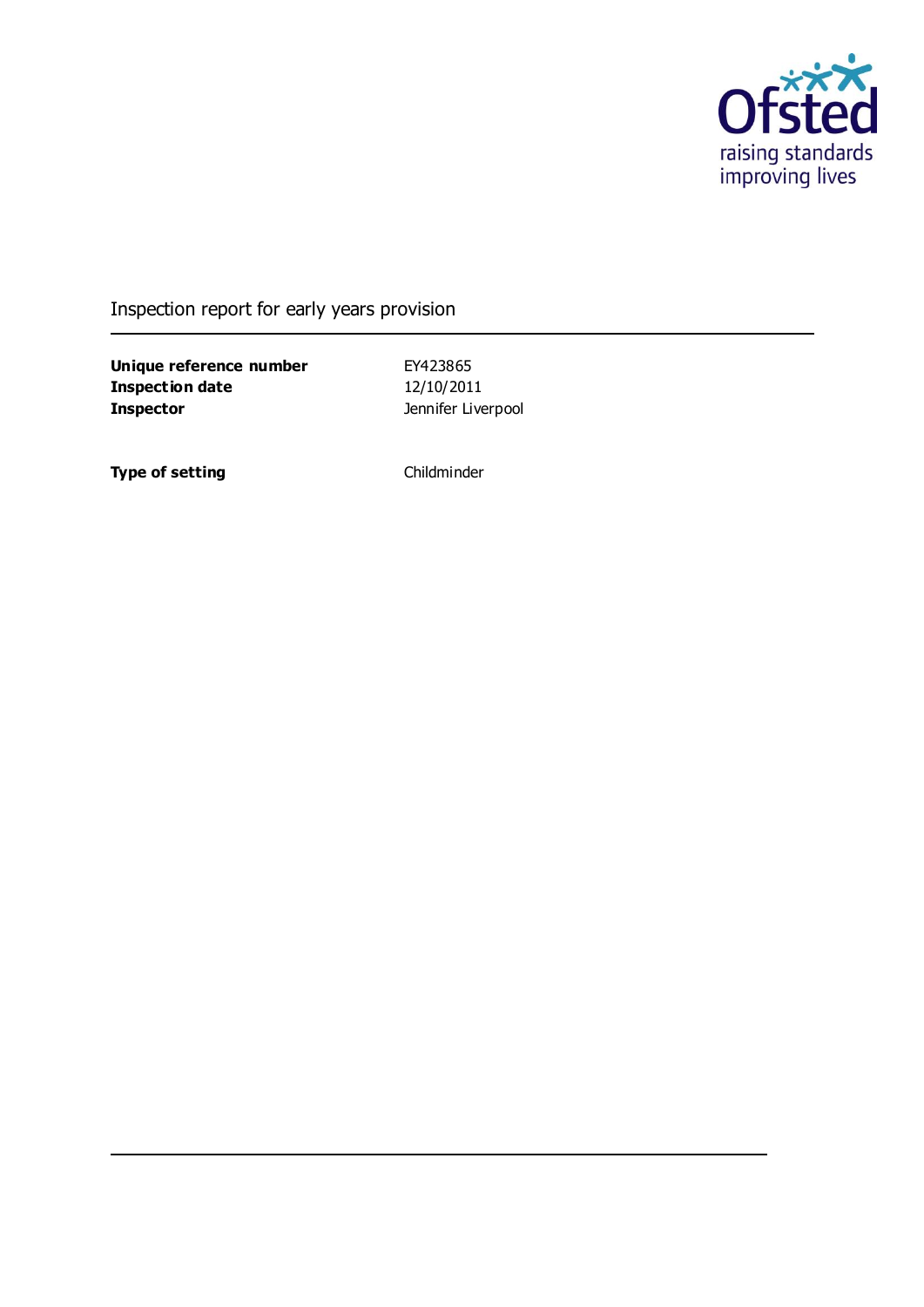The Office for Standards in Education, Children's Services and Skills (Ofsted) regulates and inspects to achieve excellence in the care of children and young people, and in education and skills for learners of all ages. It regulates and inspects childcare and children's social care, and inspects the Children and Family Court Advisory Support Service (Cafcass), schools, colleges, initial teacher training, work-based learning and skills training, adult and community learning, and education and training in prisons and other secure establishments. It assesses council children's services, and inspects services for looked after children, safeguarding and child protection.

If you would like a copy of this document in a different format, such as large print or Braille, please telephone 0300 123 1231, or email enquiries@ofsted.gov.uk.

You may copy all or parts of this document for non-commercial educational purposes, as long as you give details of the source and date of publication and do not alter the information in any way.

T: 0300 123 1231 Textphone: 0161 618 8524 E: enquiries@ofsted.gov.uk W: [www.ofsted.gov.uk](http://www.ofsted.gov.uk/)

© Crown copyright 2011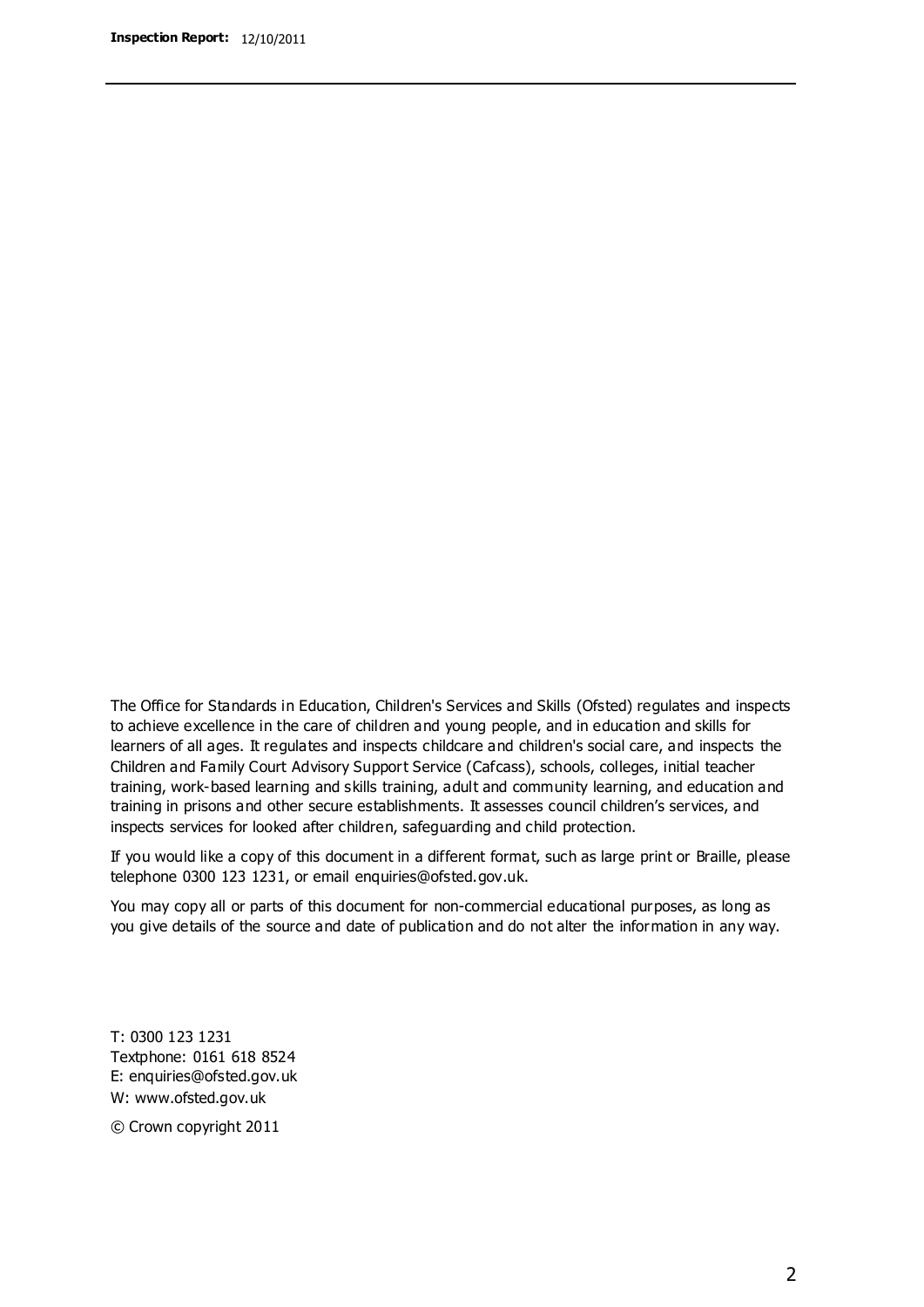### **Introduction**

This inspection was carried out by Ofsted under Sections 49 and 50 of the Childcare Act 2006 on the quality and standards of the registered early years provision. 'Early years provision' refers to provision regulated by Ofsted for children from birth to 31 August following their fifth birthday (the early years age group). The registered person must ensure that this provision complies with the statutory framework for children's learning, development and welfare, known as the *Early* Years Foundation Stage.

The provider must provide a copy of this report to all parents with children at the setting where reasonably practicable. The provider must provide a copy of the report to any other person who asks for one, but may charge a fee for this service (The Childcare (Inspection) Regulations 2008 regulations 9 and 10).

The setting also makes provision for children older than the early years age group which is registered on the voluntary and/or compulsory part(s) of the Childcare Register. This report does not include an evaluation of that provision, but a comment about compliance with the requirements of the Childcare Register is included in Annex B.

Please see our website for more information about each childcare provider. We publish inspection reports, conditions of registration and details of complaints we receive where we or the provider take action to meet the requirements of registration.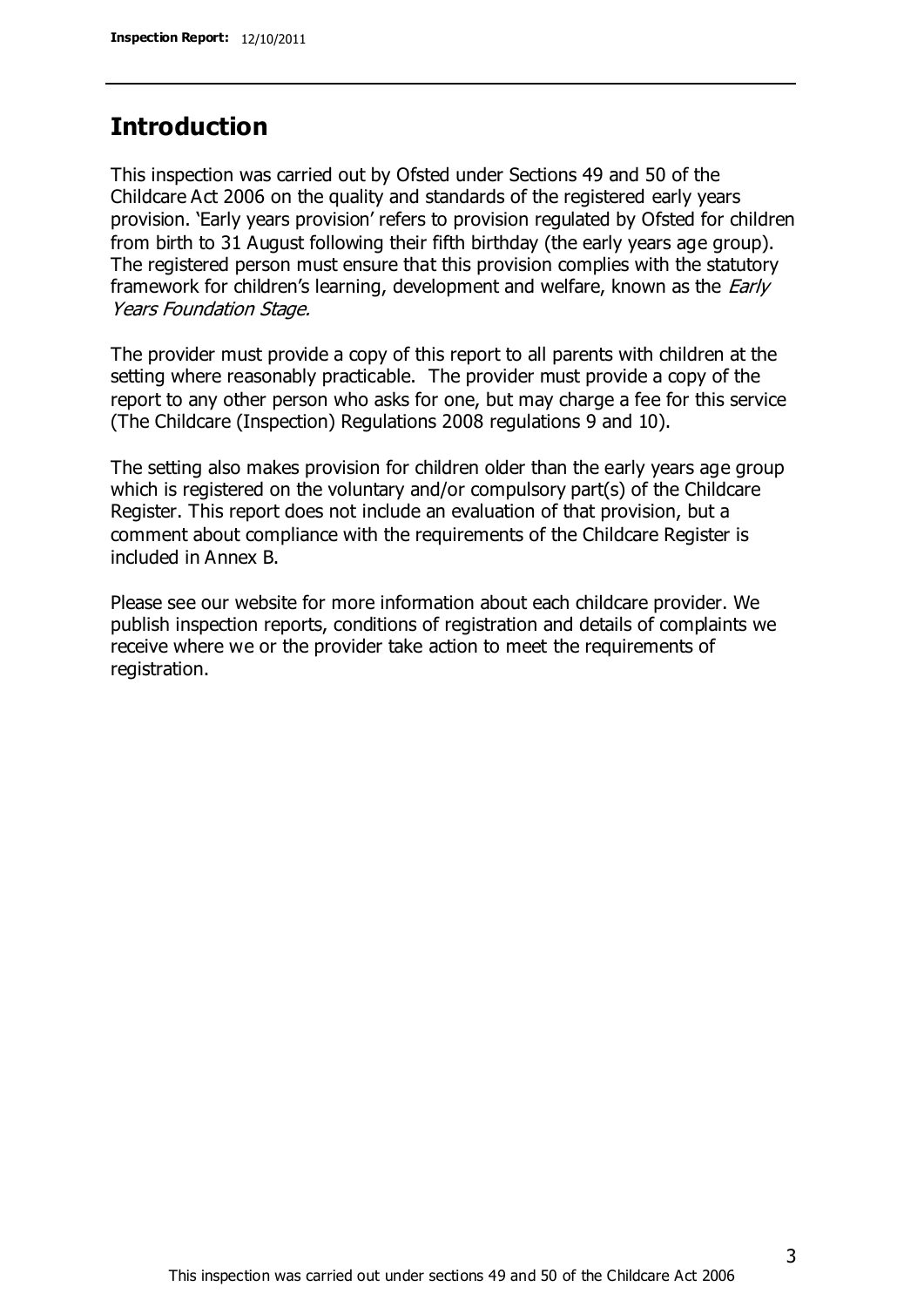### **Description of the childminding**

The childminder registered in 2011. She lives with her husband and their two daughters, aged nine and six years, in Hainault in the London Borough of Redbridge. The whole of the ground floor of the childminder's house is used for childminding purposes. There is an enclosed garden for outdoor play.

The childminder is registered on the Early Years Register and both the compulsory and voluntary parts of the Childcare Register. She may care for a maximum of five children under eight years at any one time, no more than three may be in the early years age range. She is currently caring for one child in this age group. The childminder is able to take and collect children from local schools and goes to toddler groups regularly.

## **The overall effectiveness of the early years provision**

Overall the quality of the provision is good.

Children are safeguarded and their welfare is promoted overall with only minor weaknesses in some aspects. Children make good progress in their learning and development because the childminder provides activities that appeal to children's interests and extend learning. Strong partnership with parents contributes considerably to children's well-being and development. The childminder is keen to improve her practice demonstrating an ability to maintain continuous improvements that benefit children.

# **What steps need to be taken to improve provision further?**

To further improve the early years provision the registered person should:

- replenish the first aid box with appropriate contents to meet the needs of children
- develop further the risk assessment procedure so that it covers anything with which a child comes into contact with in the garden.

# **The effectiveness of leadership and management of the early years provision**

The childminder has a good understanding of child protection issues and the signs and symptoms of abuse. She knows and understands the procedures to follow if she has concerns about a child in her care. This promotes children's welfare effectively. The childminder holds a current first aid training certificate, which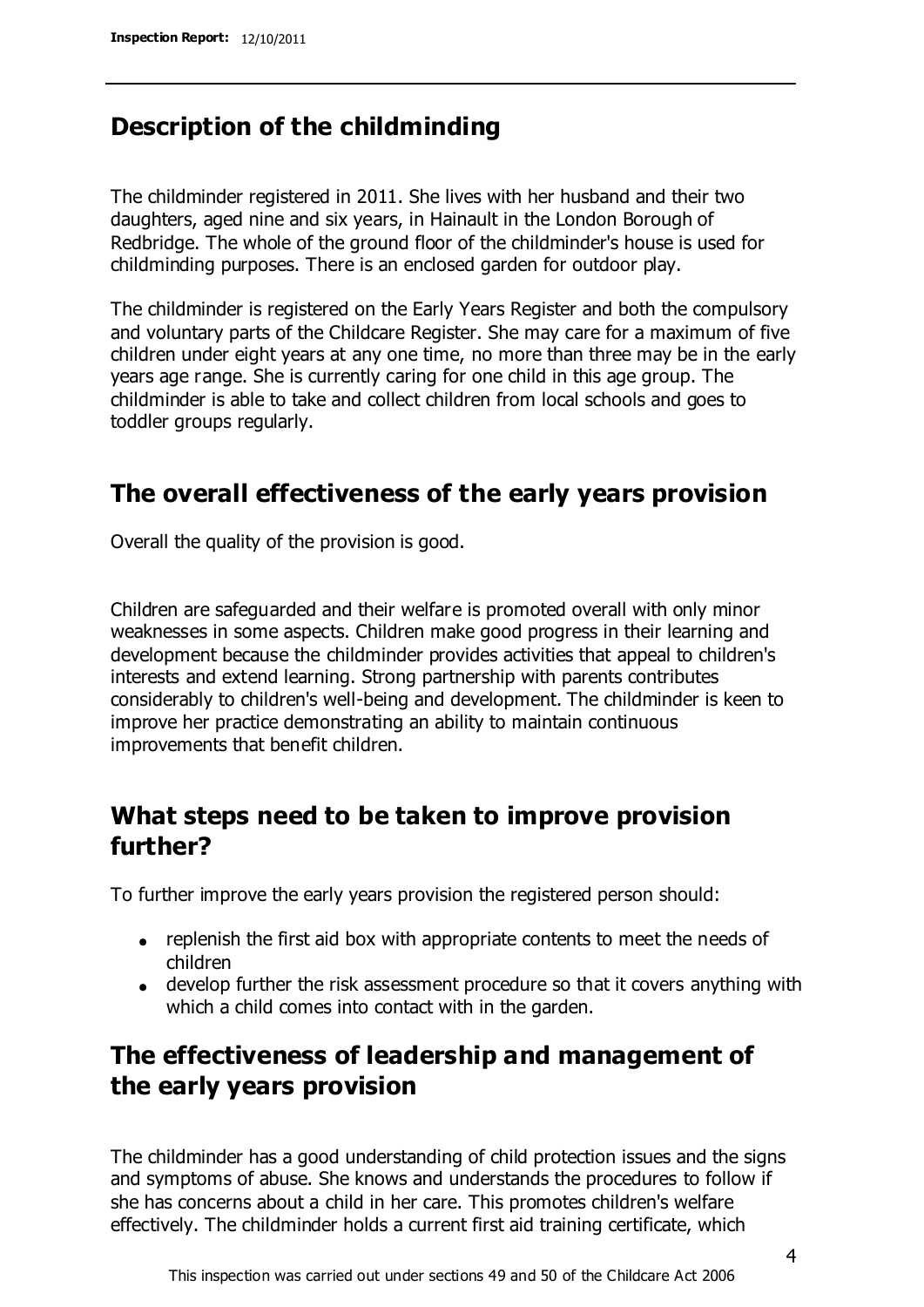means that she is able to give appropriate care to a child if they have sustained minor injuries. However, items in the first aid box are not always restocked after use. Effective risk assessments for indoors enable children to move freely and play safely as potential hazards are minimised. Also, the risk assessment for outings means that children can visit places of interests and travel via transport safely. The childminder takes some steps to reduce hazards in the garden, for example, by surrounding the rose trees with low-level fencing. However, the thorns are within children's reach, which may still pose a hazard. All relevant documentation for the welfare of children is in place. Additionally, the system for record keeping is well organised and readily available for inspection.

The deployment of resources is good and meets the needs of the children. Toys and equipment are good quality and appropriate for children's age and stage of development. Children benefit from playing in a spacious environment that allows them to move freely and independently. The childminder values children as individuals. She acknowledges their differences and provides many opportunities for children to use their home language as she shares the same language. This supports and enhances children's learning experiences. Activities such as visits to the mosque and celebrating cultural festivals help children understand differences within their community. The childminder has established good relationships with parents as she works closely with them to ensure that their children's needs are met. There is a regular flow of information between the childminder and the parents regarding the children's care and progress. Parents are provided with good information about the provision through an informative welcome pack that consists of policies, daily routine, sample menus and activity plans. Parents can also view the childminder's certificate of registration; procedures for complaints and the curriculum as these are all on display. The childminder is aware of the benefits to developing partnerships with other providers to promote continuity of care. The childminder's self-evaluation demonstrates that she has a good understanding of her strengths and she has identified ideas for future development to maintain continuous improvement.

# **The quality and standards of the early years provision and outcomes for children**

Children settle quickly because the childminder works well with parents to make sensitive arrangements. The childminder is attentive to children's needs and has a caring approach. Consequently, children develop close and trusting relationships with the childminder, helping them to feel safe. Children demonstrate confidence and high self-esteem because the childminder gives them lots of praise and encouragement. Children clap when they have finished making a collage and show adults their artwork. This enables children to feel positive about their contributions. There are simple house rules that encourage children to learn acceptable behaviour. Regular visits to the local children's centre enable children to develop important social skills such as, sharing and taking turns.

Children's learning and development is well promoted because the childminder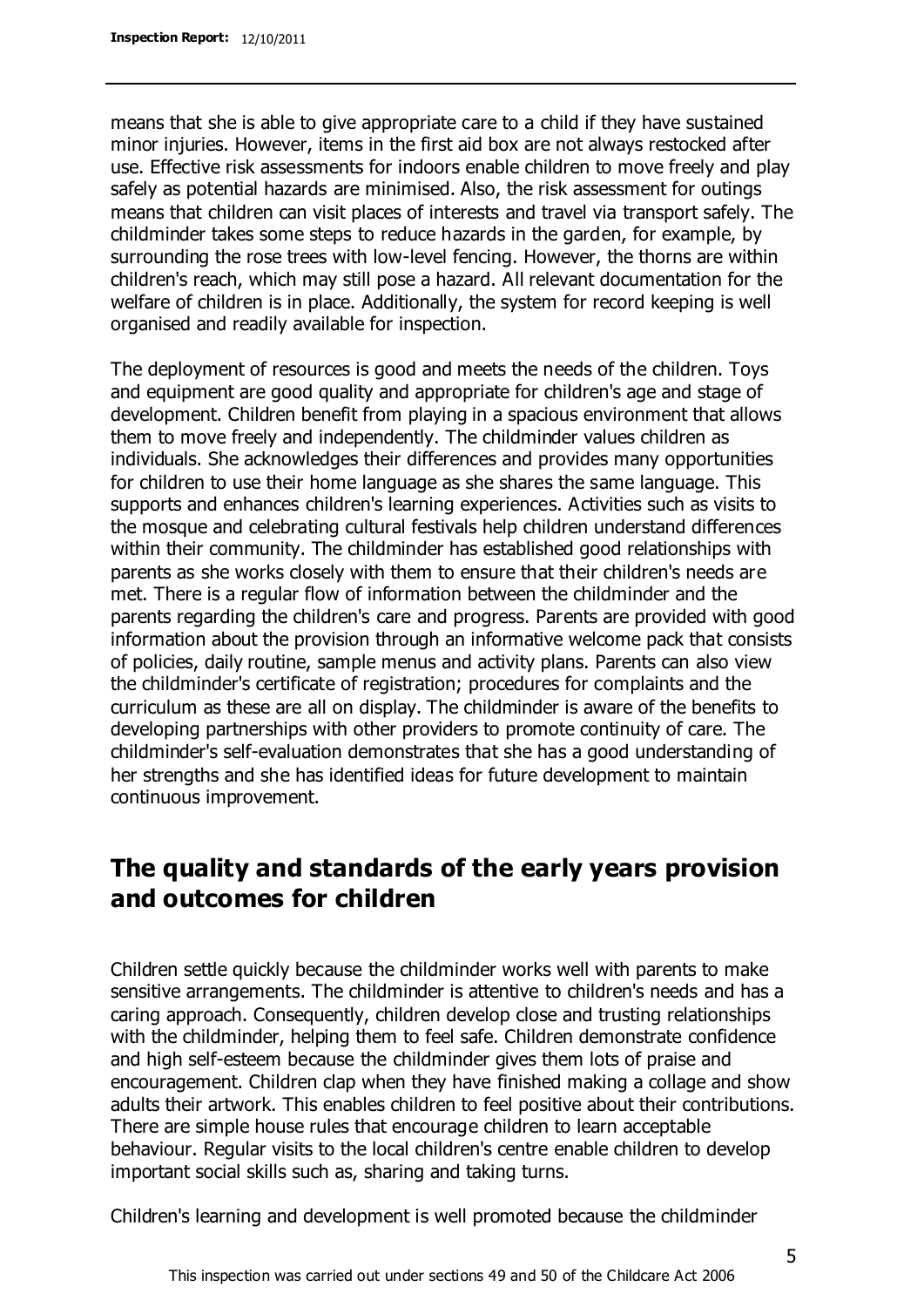knows their abilities through consistently observing their achievements. She identifies ways to move them forward in their learning. The samples of children's work and photographic evidence show that children are making good progress in all areas of learning. The childminder uses her knowledge of children's interests to plan purposeful and appealing activities. For example, visits to the local farm to see, touch and feed animals and the park to feed the ducks. The childminder also reads stories about animals, which capture children's imagination.

Children are becoming skilful communicators because the childminder provides many opportunities to promote this aspect of development. For example, children are encouraged to label objects when looking at books; new words are introduced when completing puzzles and the children repeat the comments that the childminder makes. Young children's vocabulary is growing and they use three to four word sentences. Children show a healthy interest in books as they regularly visit the library, where they choose their books and store them in a special library book bag at the setting. Children are beginning to make marks and the childminder introduces them to writing for a purpose through a letter writing activity. Observation records show that children were taken to the post box to post their letters. These stimulating activities help children to develop their skills for the future.

The childminder is fully aware of children's dietary needs and provides a varied range of healthy and nutritional meals. Children enjoy eating fresh fruits and know that fruits are good for them. Fresh drinking water is available at all times to prevent children from getting thirsty. Children take part in a wide range of physical activities and enjoy lots of fresh air each day. Children are learning about keeping themselves safe when going out on trips as the childminder explains the procedures for road safety and they regularly take part in practising the emergency fire evacuation.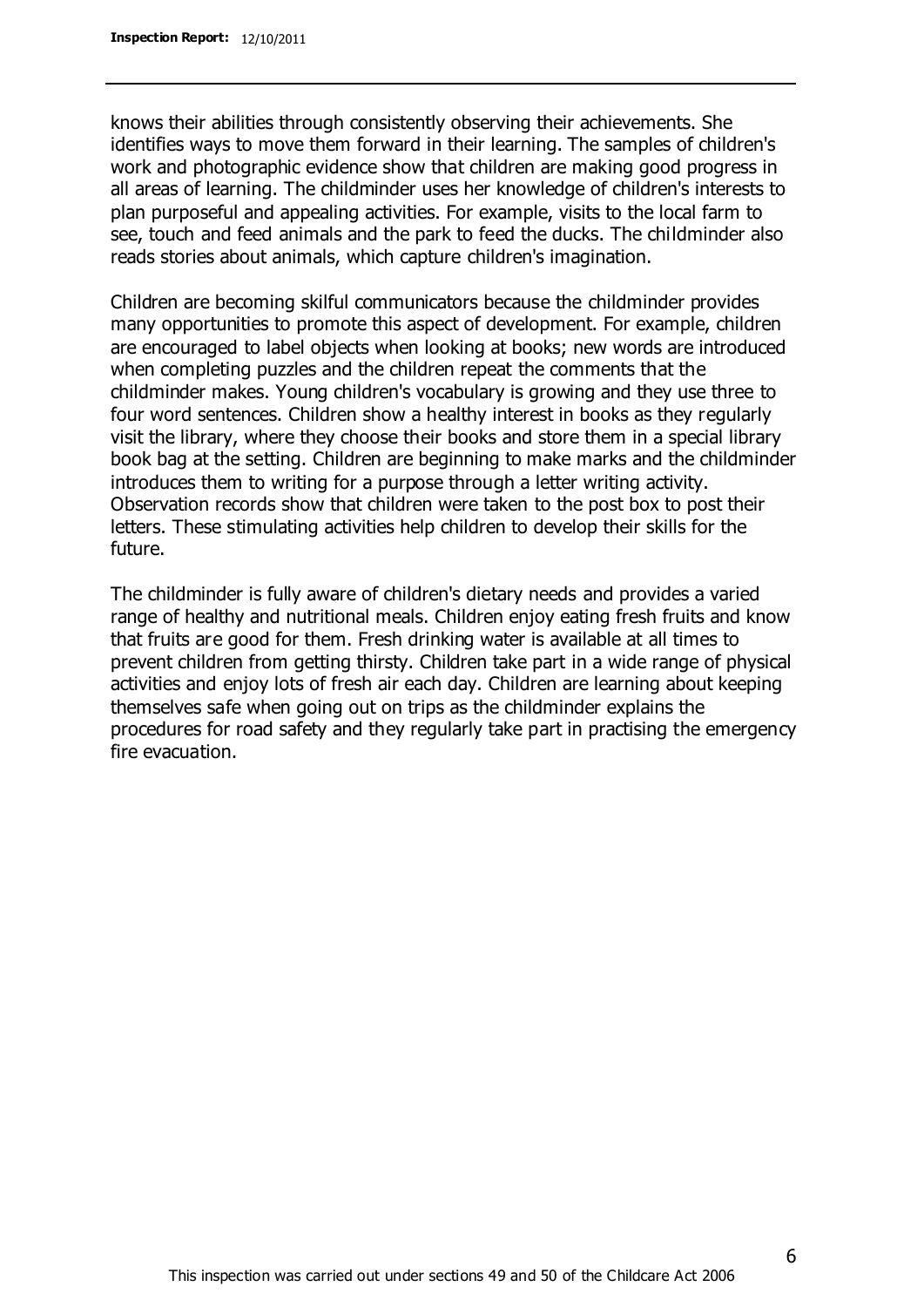# **Annex A: record of inspection judgements**

#### **The key inspection judgements and what they mean**

Grade 1 is Outstanding: this aspect of the provision is of exceptionally high quality Grade 2 is Good: this aspect of the provision is strong Grade 3 is Satisfactory: this aspect of the provision is sound Grade 4 is Inadequate: this aspect of the provision is not good enough

#### **The overall effectiveness of the early years provision**

| How well does the setting meet the needs of the<br>children in the Early Years Foundation Stage? |  |
|--------------------------------------------------------------------------------------------------|--|
| The capacity of the provision to maintain continuous                                             |  |
| improvement                                                                                      |  |

#### **The effectiveness of leadership and management of the early years provision**

| The effectiveness of leadership and management of the             |   |
|-------------------------------------------------------------------|---|
| <b>Early Years Foundation Stage</b>                               |   |
| The effectiveness of leadership and management in embedding       |   |
| ambition and driving improvement                                  |   |
| The effectiveness with which the setting deploys resources        |   |
| The effectiveness with which the setting promotes equality and    |   |
| diversity                                                         |   |
| The effectiveness of safeguarding                                 |   |
| The effectiveness of the setting's self-evaluation, including the |   |
| steps taken to promote improvement                                |   |
| The effectiveness of partnerships                                 | 3 |
| The effectiveness of the setting's engagement with parents and    |   |
| carers                                                            |   |

### **The quality of the provision in the Early Years Foundation Stage**

The quality of the provision in the Early Years Foundation Stage  $\vert$  2

### **Outcomes for children in the Early Years Foundation Stage**

| <b>Outcomes for children in the Early Years Foundation</b>    |  |
|---------------------------------------------------------------|--|
| <b>Stage</b>                                                  |  |
| The extent to which children achieve and enjoy their learning |  |
| The extent to which children feel safe                        |  |
| The extent to which children adopt healthy lifestyles         |  |
| The extent to which children make a positive contribution     |  |
| The extent to which children develop skills for the future    |  |

Any complaints about the inspection or report should be made following the procedures set out in the guidance available from Ofsted's website: www.ofsted.gov.uk